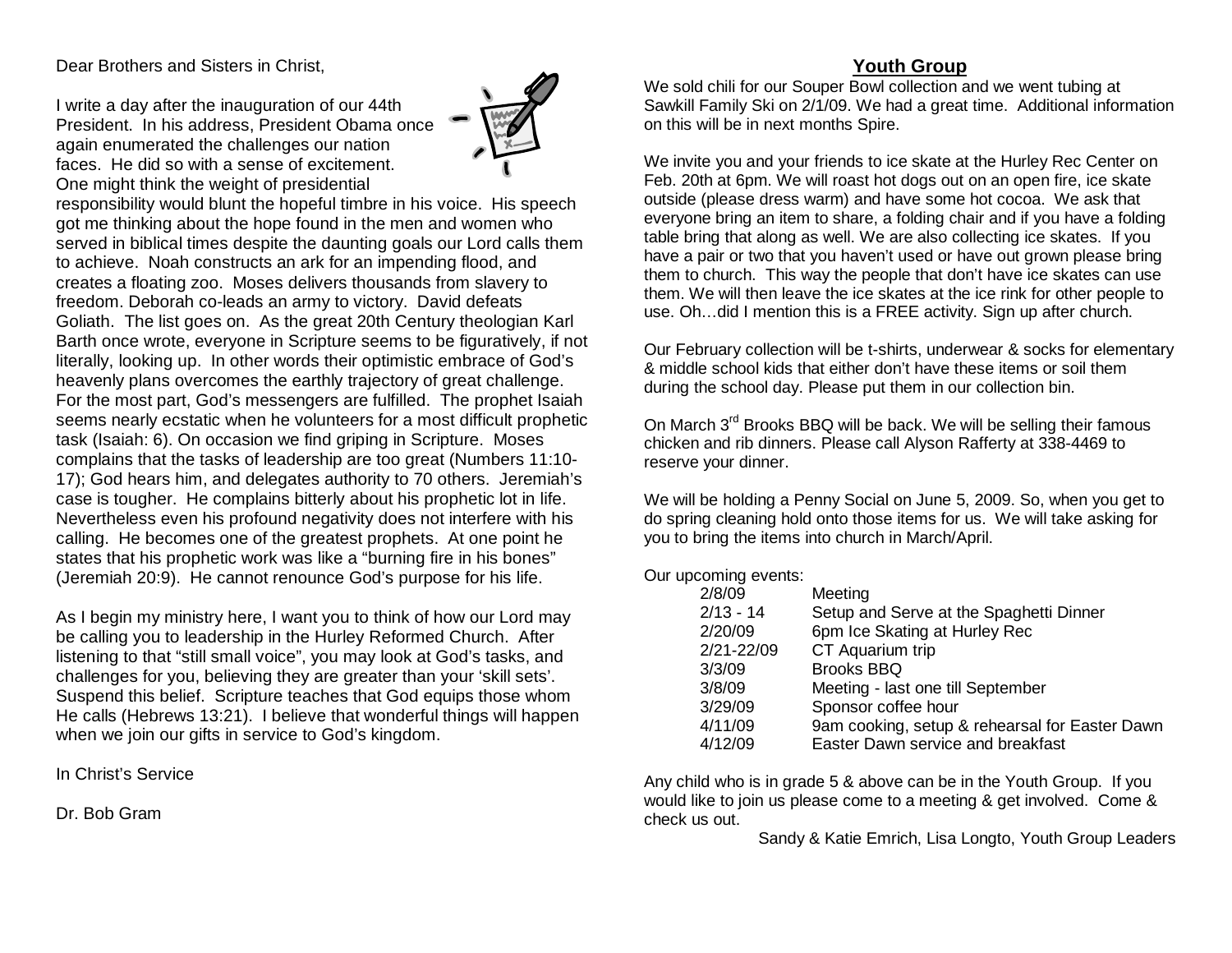## Empty Bottles/Can Return

Wanted---your bottle & can returns. Please bring them to



church and will be return them for you. You then will be making a donation to the American Cancer Society & our Relay for Life team. Thanks for your help & support.

# Meatball Amoré

The Women's Guild will be holding a spaghetti dinner on 2/14/09. We will be serving:



Antipasto: *oven roasted tomato,* 

*grilled asparagus, marinated zucchini & roasting red peppers with a balsamic glaze & parmesan cheese.* 

> Warm Garlic Bread Dressed Italian salad Spaghetti *with red sauce & Roma style meatballs* Homemade old fashion apple crisp *with vanilla ice cream*

Serenading us with Italian love songs will be Dick Morone.

The cost of all of this wonderful food will be \$8 for adults and \$5 for children under 12.

There will be 2 seatings: 5pm & 6pm. Please call the church 331-4121 for reservations or sign up after church.

## **LOCAL MISSIONS**

If you have a suggestion of a local charity for our monthly mission collection, please see Jim Macarille.

**DAFFODILS** in support of the American Cancer Society will adorn the



sanctuary in March. You may order a bouquet or plant in honor or memory of someone who has battled cancer. A bouquet of 10 or a plant of miniature daffodils is \$10.00. Orders are due by February 22<sup>nd</sup>. Checks payable to the American Cancer Society may be sent to the church, attention Sheila Read.

## **Women's Guild**

Thank you to everyone for coming out in the snow for our annual Church Birthday Party. Even with all of the snow the birthday cake was eaten and a good time was had by all. Thank you to everyone that decorated a table and to Ellen Richards for organizing the event.

We will be holding a Spaghetti Dinner on February  $14<sup>th</sup>$  with servings at 5pm and 6pm; take out are available. Please call the church for reservations or sign up after church.

Below is our calendar of activities:

| 2/14/09 | Sweetheart Spaghetti Dinner-fund raiser for the |
|---------|-------------------------------------------------|
|         | commercial refrigerator for the kitchen         |

- 2/15/09 Meeting 3/15/09 Meeting & butterfly exchange 4/5/09 Easter egg hunt for the kids
- 4/19/09 Meeting
- 5/17/09 Pot Luck Luncheon

Please join us, Sandy Emrich-President

## **COMMUNICANT AND ADULT MEMBERSHIP CLASSES** are in the

planning stages. A meeting will be held after worship on Sunday, February  $8<sup>th</sup>$ , to set up meeting schedules. Two classes are being formed, one for communicants (youth) and one for adult membership.